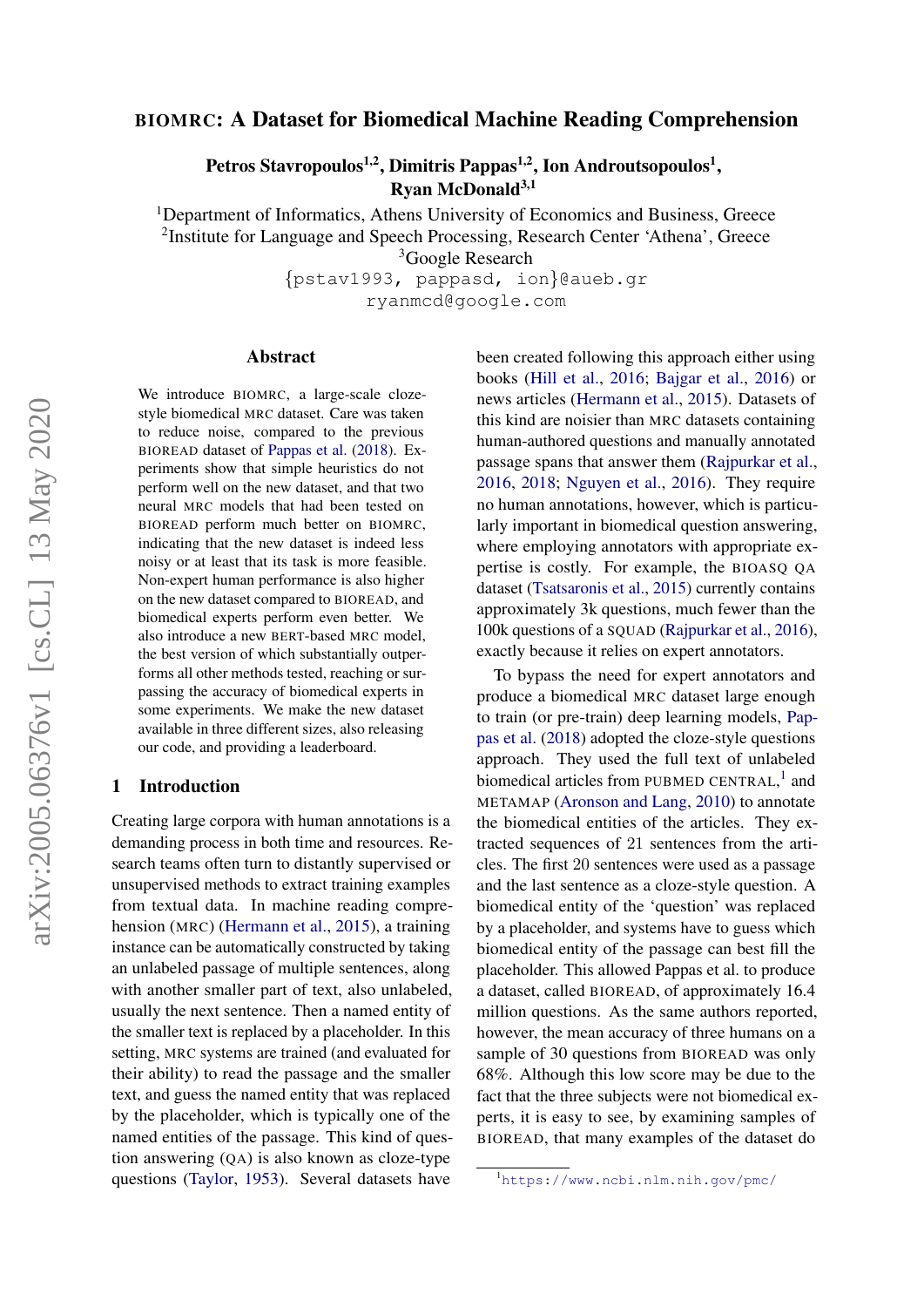<span id="page-1-0"></span>

| 'question' originating from caption:                       |  |  |  |  |  |
|------------------------------------------------------------|--|--|--|--|--|
| "figure 4 htert @entity6 and @entity4 XXXX cell invasion." |  |  |  |  |  |
| 'question' originating from reference:                     |  |  |  |  |  |
| "2004, 17, 250 257.14967013 c samuni y. ; samuni u. ;      |  |  |  |  |  |
| goldstein s. the use of cyclic XXXX as hno scavengers."    |  |  |  |  |  |
| 'passage' containing captions:                             |  |  |  |  |  |
| "figure 2: distal UNK showing high insertion of rectum     |  |  |  |  |  |
| into common channel. figure 3: illustration of the cloacal |  |  |  |  |  |
| malformation. figure 4: @entity5 showing UNK"              |  |  |  |  |  |
|                                                            |  |  |  |  |  |

Table 1: Examples of noisy BIOREAD data. XXXX is the placeholder, and UNK is the 'unknown' token.

not make sense. Many instances contain passages or questions crossing article sections, or originating from the references sections of articles, or they include captions and footnotes (Table [1\)](#page-1-0). Another source of noise is METAMAP, which often misses or mistakenly identifies biomedical entities (e.g., it often annotates 'to' as the country Togo).

In this paper, we introduce BIOMRC, a new dataset for biomedical MRC that can be viewed as an improved version of BIOREAD. To avoid crossing sections, extracting text from references, captions, tables etc., we use abstracts and titles of biomedical articles as passages and questions, respectively, which are clearly marked up in PUBMED data, instead of using the full text of the articles. Using titles and abstracts is a decision that favors precision over recall. Titles are likely to be related to their abstracts, which reduces the noise-tosignal ratio significantly and makes it less likely to generate irrelevant questions for a passage. We replace a biomedical entity in each title with a placeholder, and we require systems to guess the hidden entity by considering the entities of the abstract as candidate answers. Unlike BIOREAD, we use PUBTATOR [\(Wei et al.,](#page-9-6) [2012\)](#page-9-6), a repository that provides approximately 25 million abstracts and their corresponding titles from PUBMED, with multiple annotations.<sup>[2](#page-1-1)</sup> We use DNORM's biomedical entity annotations, which are more accurate than METAMAP's [\(Leaman et al.,](#page-9-7) [2013\)](#page-9-7). We also perform several checks, discussed below, to discard passage-question instances that are too easy, and we show that the accuracy of experts and nonexpert humans reaches 85% and 82%, respectively, on a sample of 30 instances for each annotator type, which is an indication that the new dataset is indeed less noisy, or at least that the task is more feasible for humans. Following [Pappas et al.](#page-9-0) [\(2018\)](#page-9-0), we release two versions of BIOMRC, LARGE and LITE, containing 812k and 100k instances respectively,

<span id="page-1-1"></span><sup>2</sup>Like PUBMED, PUBTATOR is supported by NCBI. Consult: <www.ncbi.nlm.nih.gov/research/pubtator/>

for researchers with more or fewer resources, along with the 60 instances (TINY) humans answered. Random samples from BIOMRC LARGE where selected to create LITE and TINY. BIOMRC TINY is used only as a test set; it has no training and validation subsets.

We tested on BIOMRC LITE the two deep learning MRC models that [Pappas et al.](#page-9-0) [\(2018\)](#page-9-0) had tested on BIOREAD LITE, namely Attention Sum Reader (AS-READER) [\(Kadlec et al.,](#page-8-4) [2016\)](#page-8-4) and Attention Over Attention Reader (AOA-READER) [\(Cui et al.,](#page-8-5) [2017\)](#page-8-5). Experimental results show that AS-READER and AOA-READER perform better on BIOMRC, with the accuracy of AOA-READER reaching 70% compared to the corresponding 52% accuracy of [Pappas](#page-9-0) [et al.](#page-9-0) [\(2018\)](#page-9-0), which is a further indication that the new dataset is less noisy or that at least its task is more feasible. We also developed a new BERTbased [\(Devlin et al.,](#page-8-6) [2019\)](#page-8-6) MRC model, the best version of which (SCIBERT-MAX-READER) performs even better, with its accuracy reaching 80%. We encourage further research on biomedical MRC by making our code and data publicly available, and by creating an on-line leaderboard for BIOMRC.<sup>[3](#page-1-2)</sup>

#### 2 Dataset Construction

Using PUBTATOR, we gathered approx. 25 million abstracts and their titles. We discarded articles with titles shorter than 15 characters or longer than 60 tokens, articles without abstracts, or with abstracts shorter than 100 characters, or fewer than 10 sentences. We also removed articles with abstracts containing fewer than 5 entity annotations, or fewer than 2 or more than 20 distinct biomedical entity identifiers. (PUBTATOR assigns the same identifier to all the synonyms of a biomedical entity; e.g., 'hemorrhagic stroke' and 'stroke' have the same identifier 'MESH:D020521'.) We also discarded articles containing entities not linked to any of the ontologies used by PUBTATOR, [4](#page-1-3) or entities linked to multiple ontologies (entities with multiple ids), or entities whose spans overlapped with those of other entities. We also removed articles with no entities in their titles, and articles with no entities shared by the title and abstract.<sup>[5](#page-1-4)</sup>

<span id="page-1-2"></span><sup>&</sup>lt;sup>3</sup>Our code, data, and information about the leaderboard will be available at [http://nlp.cs.aueb.gr/](http://nlp.cs.aueb.gr/publications.html) [publications.html](http://nlp.cs.aueb.gr/publications.html).

<span id="page-1-3"></span><sup>4</sup> PUBTATOR uses the Open Biological and Biomedical Ontology (OBO) Foundry, which comprises over 60 ontologies.

<span id="page-1-4"></span>A further reason for using the title as the question is that the entities of the titles are typically mentioned in the abstract.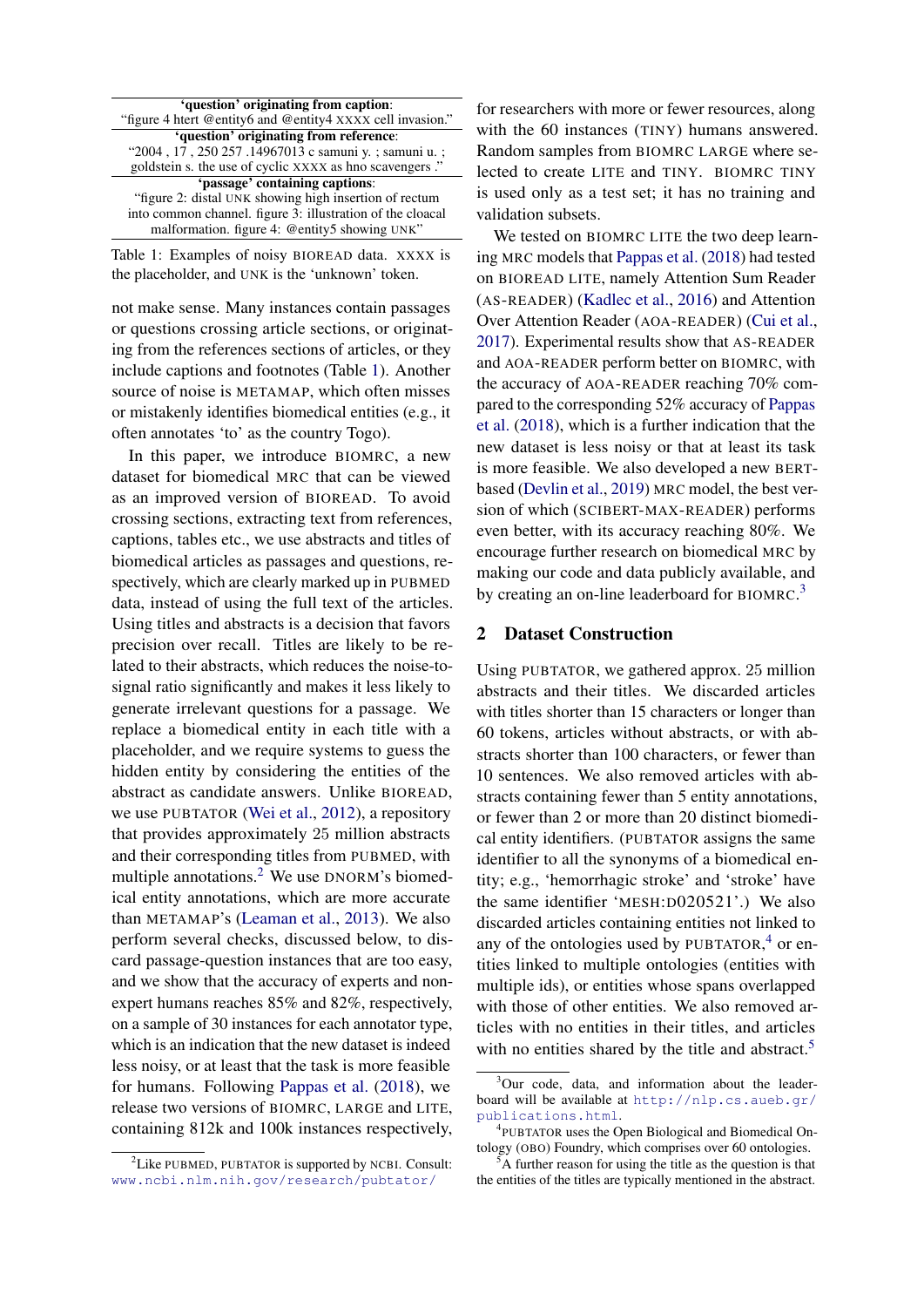<span id="page-2-1"></span>

|            | BACKGROUND: Most brain metastases arise from $\omega$ entity $\theta$ . Few studies compare the brain regions they involve, their      |
|------------|----------------------------------------------------------------------------------------------------------------------------------------|
|            | numbers and intrinsic attributes. METHODS: Records of all @entity1 referred to Radiation Oncology for treatment of                     |
|            | symptomatic brain metastases were obtained. Computed tomography $(n = 56)$ or magnetic resonance imaging $(n = 72)$                    |
|            | brain scans were reviewed. RESULTS: Data from 68 breast and 62 @entity2 @entity1 were compared. Brain metastases                       |
|            | presented earlier in the course of the lung than of the @entity0 @entity1 ( $p = 0.001$ ). There were more metastases in the           |
| Passage    | cerebral hemispheres of the breast than of the @entity2 @entity1 ( $p = 0.014$ ). More @entity0 @entity1 had cerebellar                |
|            | metastases ( $p = 0.001$ ). The number of cerebral hemisphere metastases and presence of cerebellar metastases were                    |
|            | positively correlated ( $p = 0.001$ ). The prevalence of at least one @entity3 surrounded with $> 2$ cm of @entity4 was greater        |
|            | for the lung than for the breast @entity1 ( $p = 0.019$ ). The @entity5 type, rather than the scanning method, correlated with         |
|            | differences between these variables. CONCLUSIONS: Brain metastases from lung occur earlier, are more @entity4, but                     |
|            | fewer in number than those from $\omega$ entity $\theta$ . Cerebellar brain metastases are more frequent in $\omega$ entity $\theta$ . |
| Candidates | <b>@entity0</b> : ['breast and lung cancer']; <u>@entity1</u> : ['patients']; @entity2: ['lung cancer'];                               |
|            | @entity3: ['metastasis']; @entity4: ['edematous', 'edema']; @entity5: ['primary tumor']                                                |
| Ouestion   | Attributes of brain metastases from XXXX.                                                                                              |
| Answer     | $@$ entity $0$ : ['breast and lung cancer']                                                                                            |

Figure 1: Example passage-question instance of BIOMRC. The passage is the abstract of an article, with biomedical entities replaced by @entityN pseudo-identifiers. The original entity names are shown in square brackets. Both 'edematous' and 'edema' are replaced by '@entity4', because PUBTATOR considers them synonyms. The question is the title of the article, with a biomedical entity replaced by XXXX. @entity0 is the correct answer.

<span id="page-2-0"></span>

|                   |                 | <b>BIOMRC LARGE</b> |                | <b>BIOMRC LITE</b> |                                 |             |                | <b>BIOMRC TINY</b> |                  |                  |              |
|-------------------|-----------------|---------------------|----------------|--------------------|---------------------------------|-------------|----------------|--------------------|------------------|------------------|--------------|
|                   | <b>Training</b> | Development         | <b>Test</b>    | <b>Total</b>       | <b>Training</b>                 | Development | <b>Test</b>    | <b>Total</b>       | <b>Setting A</b> | <b>Setting B</b> | <b>Total</b> |
| <b>Instances</b>  | 700,000         | 50,000              | 62,707         | 812,707            | 87,500                          | 6,250       | 6,250          | 100,000            | 30               | 30               | 60           |
| Avg candidates    | 6.73            | 6.68                | 6.68           | 6.72               | 6.72                            | 6.68        | 6.65           | 6.71               | 6.60             | 6.57             | 6.58         |
| Max candidates    | 20              | 20                  | 20             | 20                 | 20                              | 20          | 20             | 20                 | 13               | 11               | 13           |
| Min candidates    | 2               | 2                   | $\overline{c}$ | $\bigcap$          | <sup><math>\supset</math></sup> | 2           | $\overline{c}$ | $\bigcirc$         | $\sim$           | 3                | ∍            |
| Avg abstract len. | 253.79          | 257.41              | 253.70         | 254.01             | 253.78                          | 257.32      | 255.56         | 254.11             | 248.13           | 264.37           | 256.25       |
| Max abstract len. | 543             | 516                 | 511            | 543                | 519                             | 500         | 510            | 519                | 371              | 386              | 386          |
| Min abstract len. | 57              | 89                  | 77             | 57                 | 60                              | 109         | 103            | 60                 | 147              | 154              | 147          |
| Avg title len.    | 13.93           | 14.28               | 13.99          | 13.96              | 13.89                           | 14.22       | 14.09          | 13.92              | 14.17            | 14.70            | 14.43        |
| Max title len.    | 51              | 46                  | 43             | 51                 | 49                              | 40          | 42             | 49                 | 21               | 35               | 35           |
| Min title len.    | 3               | 3                   | 3              | 3                  | 3                               | 3           | 3              | 3                  | h                | 4                | 4            |

Table 2: Statistics of BIOMRC LARGE, LITE, TINY. The questions of the TINY version were answered by humans. All lengths are measured in tokens using a whitespace tokenizer.

Finally, to avoid making the dataset too easy for a system that would always select the entity with the most occurrences in the abstract, we removed a passage-question instance if the most frequent entity of its passage (abstract) was also the answer to the cloze-style question (title with placeholder); if multiple entities had the same top frequency in the passage, the instance was retained. We ended up with approx. 812k passage-question instances, which form BIOMRC LARGE, split into training, development, and test subsets (Table [2\)](#page-2-0). The LITE and TINY versions of BIOMRC are subsets of LARGE.

In all versions of BIOMRC (LARGE, LITE, TINY), the entity identifiers of PUBTATOR are replaced by pseudo-identifiers of the form  $@$  entity  $N$  (Fig. [1\)](#page-2-1), as in the CNN and Daily Mail datasets [\(Hermann](#page-8-0) [et al.,](#page-8-0) [2015\)](#page-8-0). We provide all BIOMRC versions in two forms, corresponding to what [Pappas et al.](#page-9-0) [\(2018\)](#page-9-0) call Settings A and B in BIOREAD.<sup>[6](#page-2-2)</sup> In Setting A, each pseudo-identifier has a global scope, meaning that each biomedical entity has a unique

pseudo-identifier in the whole dataset. This allows a system to learn information about the entity represented by a pseudo-identifier from all the occurrences of the pseudo-identifier in the training set. For example after seeing the same pseudo-identifier multiple times a model may learn that it stands for a drug, or that a particular pseudo-identifier tends to neighbor with specific words. Then, much like a language model, a system may guess the pseudoidentifier that should fill in the placeholder even without the passage, or at least it may infer a prior probability for each candidate answer. In contrast, Setting B uses a local scope, i.e., it restarts the numbering of the pseudo-identifiers (from @entity0) anew in each passage-question instance. This forces the models to rely only on information about the entities that can be inferred from the particular passage and question. This corresponds to a nonexpert answering the question, who does not have any prior knowledge of the biomedical entities.

Table [2](#page-2-0) provides statistics on BIOMRC. In TINY, we use 30 different passage-question instances in Settings A and B, because in both settings we asked the same humans to answer the questions, and we

<span id="page-2-2"></span><sup>6</sup> [Pappas et al.](#page-9-0) [\(2018\)](#page-9-0) actually call 'option a' and 'option b' our Setting B and A, respectively.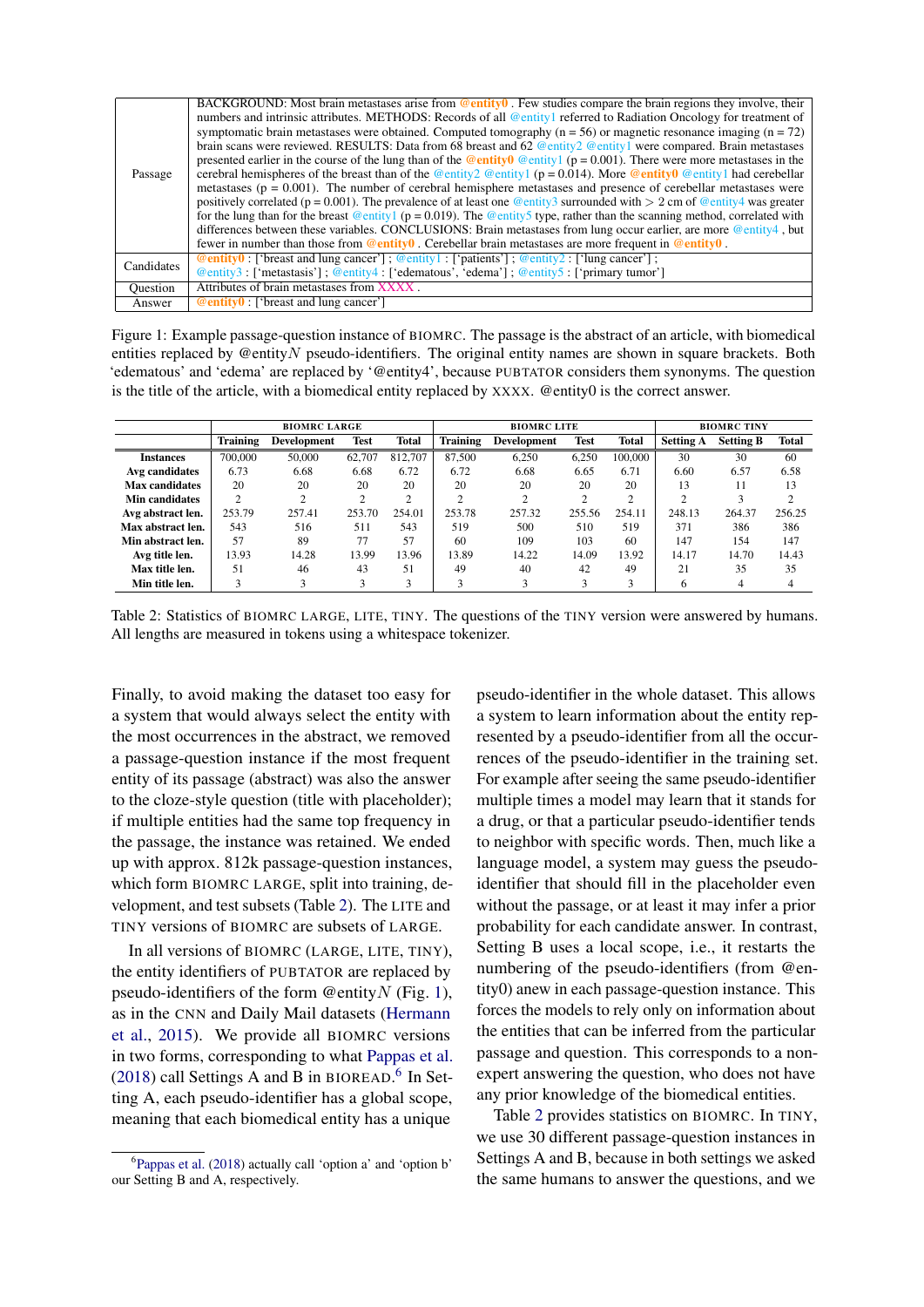<span id="page-3-2"></span>

Figure 2: Illustration of our SCIBERT-based models. Each sentence of the passage is concatenated with the question and fed to SCIBERT. The top-level embedding produced by SCIBERT for the first sub-token of each candidate answer is concatenated with the toplevel embedding of [MASK] (which replaces the placeholder XXXX) of the question, and they are fed to an MLP, which produces the score of the candidate answer. In SCIBERT-SUM-READER, the scores of multiple occurrences of the same candidate are summed, whereas SCIBERT-MAX-READER takes their maximum.

did not want them to remember instances from one setting to the other. In LARGE and LITE, the instances are the same across the two settings, apart from the numbering of the entity identifiers.

### 3 Experiments and Results

We experimented only on BIOMRC LITE and TINY, since we did not have the computational resources to train the neural models we considered on the LARGE version of BIOREAD. [Pappas et al.](#page-9-0) [\(2018\)](#page-9-0) also reported experimental results only on a LITE version of their BIOREAD dataset. We hope that others may be able to experiment on BIOMRC LARGE, and we make our code available, as already noted.

### 3.1 Methods

We experimented with the four basic baselines (BASE1–4) that [Pappas et al.](#page-9-0) [\(2018\)](#page-9-0) used in BIOREAD, the two neural MRC models used by the same authors, AS-READER [\(Kadlec et al.,](#page-8-4) [2016\)](#page-8-4) and AOA-READER [\(Cui et al.,](#page-8-5) [2017\)](#page-8-5), and a BERTbased [\(Devlin et al.,](#page-8-6) [2019\)](#page-8-6) model we developed.

Basic baselines: BASE1, 2, 3 return the first, last, and the entity that occurs most frequently in the passage (or randomly one of the entities with the same highest frequency, if multiple exist), respectively. Since in BIOREAD the correct answer is never (by construction) the most frequent entity of the passage, unless there are multiple entities with the same highest frequency, BASE3 performs poorly. Hence, we also include a variant, BASE3+, which randomly selects one of the entities of the

passage with the same highest frequency, if multiple exist, otherwise it selects the entity with the second highest frequency. BASE4 extracts all the token  $n$ -grams from the passage that include an entity identifier (@entityN), and all the *n*-grams from the question that include the placeholder  $(XXXX)^7$  $(XXXX)^7$ . Then for each candidate answer (entity identifier), it counts the tokens shared between the  $n$ -grams that include the candidate and the  $n$ -grams that include the placeholder. The candidate with the most shared tokens is selected. These baselines are used to check that the questions cannot be answered by simplistic heuristics [\(Chen et al.,](#page-8-7) [2016\)](#page-8-7).

Neural baselines: We use the same implementations of AS-READER [\(Kadlec et al.,](#page-8-4) [2016\)](#page-8-4) and AOA-READER [\(Cui et al.,](#page-8-5) [2017\)](#page-8-5) as [Pappas et al.](#page-9-0) [\(2018\)](#page-9-0), who also provide short descriptions of these neural models, not provided here to save space. The hyper-parameters of both methods were tuned on the development set of BIOMRC LITE.

BERT-based model: We use SCIBERT [\(Beltagy](#page-8-8) [et al.,](#page-8-8) [2019\)](#page-8-8), a pre-trained BERT [\(Devlin et al.,](#page-8-6) [2019\)](#page-8-6) model for scientific text. SCIBERT is pretrained on 1.14 million articles from Semantic Scholar, $8$  of which 82% (935k) are biomedical and the rest come from computer science. For each passage-question instance, we split the passage into sentences using NLTK [\(Bird et al.,](#page-8-9) [2009\)](#page-8-9). For each sentence, we concatenate it (using BERT's [SEP] token) with the question, after replacing the XXXX with BERT's [MASK] token, and we feed the concatenation to SCIBERT (Fig. [2\)](#page-3-2). We collect SCIBERT's top-level vector representations of the entity identifiers ( $@$ entity $N$ ) of the sentence and  $[MASK]$ <sup>[9](#page-3-3)</sup>. For each entity of the sentence, we concatenate its top-level representation with that of [MASK], and we feed them to a Multi-Layer Perceptron (MLP) to obtain a score for the particular entity (candidate answer). We thus obtain a score for all the entities of the passage. If an entity occurs multiple times in the passage, we take the sum or the maximum of the scores of its occurrences. In both cases, a softmax is then applied to the scores of all the entities, and the entity with the maximum score is selected as the answer. We call

<span id="page-3-3"></span><span id="page-3-1"></span><sup>8</sup><https://www.semanticscholar.org/>

<span id="page-3-0"></span>We tried  $n = 2, \ldots, 6$  and use  $n = 3$ , which gave the best accuracy on the development set of BIOMRC LARGE.

<sup>&</sup>lt;sup>9</sup>BERT's tokenizer splits the entity identifiers into subtokens [\(Devlin et al.,](#page-8-6) [2019\)](#page-8-6). We use the first one. The top-level token representations of BERT are context-aware, and it is common to use the first or last sub-token of each named-entity.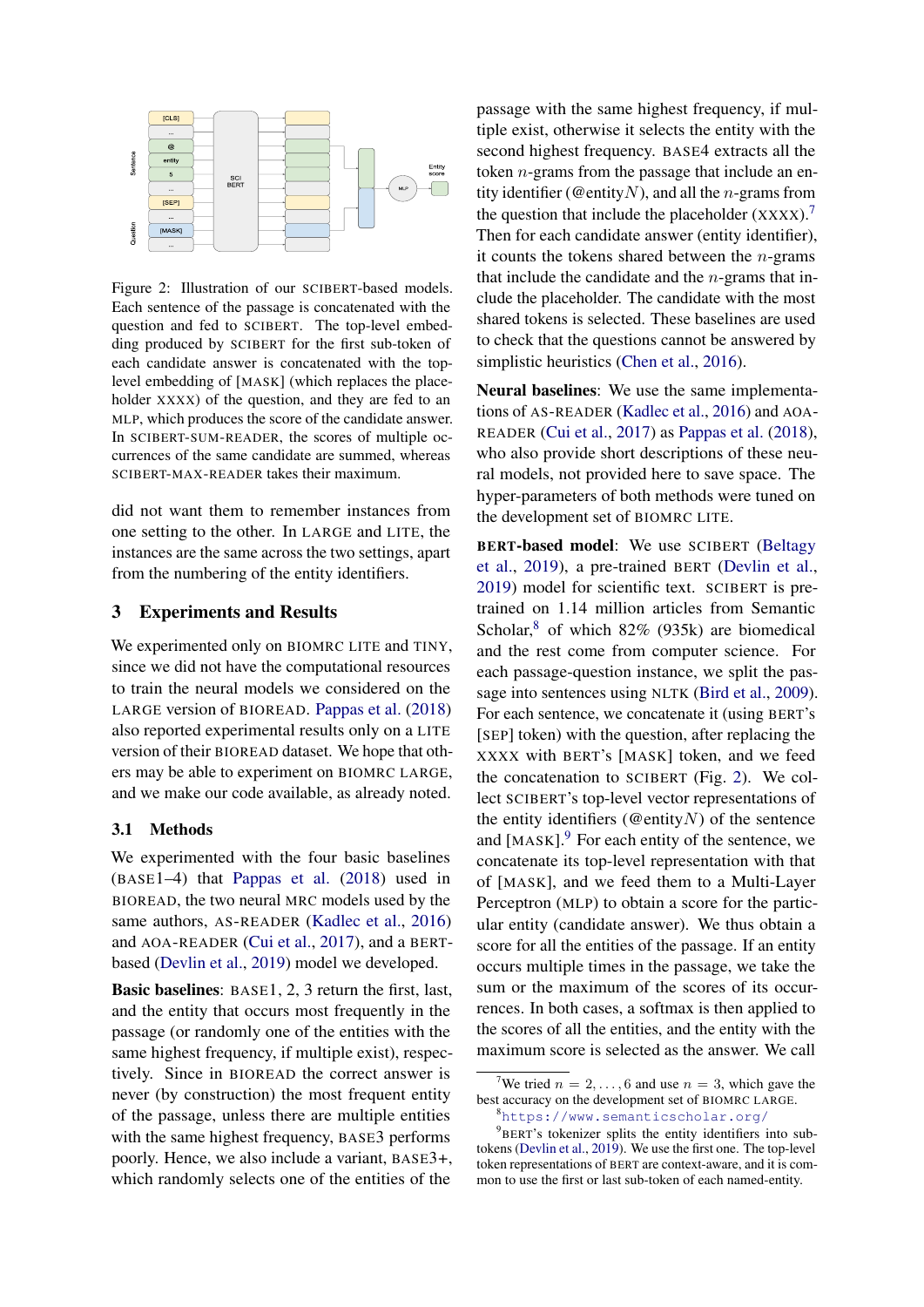<span id="page-4-0"></span>

|                           |       |       |             | <b>BIOMRC Lite - Setting A</b> |        |               |               | <b>BIOMRC Lite – Setting B</b> |       |             |                     |        |               |               |
|---------------------------|-------|-------|-------------|--------------------------------|--------|---------------|---------------|--------------------------------|-------|-------------|---------------------|--------|---------------|---------------|
|                           | Train | Dev   | <b>Test</b> | Train                          | All    | Word          | Entity        | Train                          | Dev   | <b>Test</b> | Train               | All    | Word          | Entity        |
| Method                    | Acc   | Acc   | Acc         | Time                           | Params | <b>Embeds</b> | <b>Embeds</b> | Acc                            | Acc   | Acc         | Time                | Params | <b>Embeds</b> | <b>Embeds</b> |
| <b>BASE1</b>              | 37.58 | 36.38 | 37.63       |                                |        |               |               | 37.58                          | 36.38 | 37.63       |                     |        |               |               |
| <b>BASE2</b>              | 22.50 | 23.10 | 21.73       | $\Omega$                       |        | $\Omega$      |               | 22.50                          | 23.10 | 21.73       | $\Omega$            |        |               |               |
| <b>BASE3</b>              | 10.03 | 10.02 | 10.53       | $\Omega$                       |        | $\Omega$      |               | 10.03                          | 10.02 | 10.53       | $\Omega$            |        |               |               |
| $BASE3+$                  | 44.05 | 43.28 | 44.29       | $\Omega$                       |        | $\Omega$      |               | 44.05                          | 43.28 | 44.29       | $\Omega$            |        |               |               |
| <b>BASE4</b>              | 56.48 | 57.36 | 56.50       | $\Omega$                       |        | $\Omega$      | $\Omega$      | 56.48                          | 57.36 | 56.50       | $\Omega$            |        |               | 0             |
| <b>AS-READER</b>          | 84.63 | 62.29 | 62.38       | $18 \times 0.92$ hr            | 12.87M | 12.69M        | 1.59M         | 79.64                          | 66.19 | 66.19       | $18 \times 0.65$ hr | 6.82M  | 6.66M         | 0.60k         |
| <b>AOA-READER</b>         | 82.51 | 70.00 | 69.87       | $29 \times 2.10$ hr            | 12.87M | 12.69M        | 1.59M         | 84.62                          | 71.63 | 71.57       | $36 \times 1.82$ hr | 6.82M  | 6.66M         | 0.60k         |
| <b>SCIBERT-SUM-READER</b> | 71.74 | 71.73 | 71.28       | $11 \times 4.38$ hr            | 154k   | 0             | $\bf{0}$      | 68.92                          | 68.64 | 68.24       | $6x$ 4.38 hr        | 154k   | 0             | $\bf{0}$      |
| <b>SCIBERT-MAX-READER</b> | 81.38 | 80.06 | 79.97       | $19 \times 4.38$ hr            | 154k   | $\bf{0}$      | $\bf{0}$      | 81.43                          | 80.21 | 79.10       | 15 x 4.38 hr        | 154k   | $\mathbf{0}$  | $\mathbf 0$   |

Table 3: Training, development, test accuracy (%) on BIOMRC LITE in Settings A (global scope of entity identifiers) and B (local scope), training times (epochs  $\times$  time per epoch), and number of trainable parameters (total, word embedding parameters, entity identifier embedding parameters). In the lower zone (neural methods), the difference from each accuracy score to the next best is statistically significant ( $p < 0.02$ ). We used singe-tailed Approximate Randomization [\(Dror et al.,](#page-8-10) [2018\)](#page-8-10), randomly swapping the answers to 50% of the questions for 10k iterations.

this model SCIBERT-SUM-READER or SCIBERT-MAX-READER, depending on how it aggregates the scores of multiple occurrences of the same entity.

SCIBERT-SUM-READER is closer to AS-READER and AOA-READER, which also sum the scores of multiple occurrences of the same entity. This summing aggregation, however, favors entities with several occurrences in the passage, even if the scores of all the occurrences are low. Our experiments indicate that SCIBERT-MAX-READER performs better. In all cases, we only update the parameters of the MLP during training, keeping the parameters of SCIBERT frozen to their pre-trained values to speed up training. With more computing resources, it may be possible to improve the scores of SCIBERT-MAX-READER (and SCIBERT-SUM-READER) further by fine-tuning SCIBERT on BIOMRC training data.

#### 3.2 Results on BIOMRC LITE

Table [3](#page-4-0) reports the accuracy of all methods on BIOMRC LITE for Settings A and B. In both settings, all the neural models clearly outperform all the basic baselines, with BASE3 (most frequent entity of the passage) performing worst and BASE3+ performing much better, as expected. In both settings, SCIBERT-MAX-READER clearly outperforms all the other methods on both the development and test sets. The performance of SCIBERT-SUM-READER is approximately ten percentage points worse than SCIBERT-MAX-READER's on the development and test sets of both settings, indicating that the superior results of SCIBERT-MAX-READER are to a large extent due to the different aggregation function (max instead of sum) it uses to combine the scores of multiple occurrences of a candidate answer, not to the extensive pre-training of SCIBERT. AOA-READER, which does not employ any pre-training, is competitive to SCIBERT-SUM-READER in Setting A, and performs better than SCIBERT-SUM-

READER in Setting B, which again casts doubts on the value of SCIBERT's extensive pre-training. We expect, however, that the performance of the SCIBERT-based models, could be improved further by fine-tuning SCIBERT's parameters.

The performance of SCIBERT-SUM-READER is slightly better in Setting A than in Setting B, which might suggest that the model manages to capture global properties of the entity pseudo-identifiers from the entire training set. However, the performance of SCIBERT-MAX-READER is almost the same across the two settings, which contradicts the previous hypothesis. Furthermore, the development and test performance of AS-READER and AOA-READER is higher in Setting B than A, indicating that these two models do not capture global properties of entities well, performing better when forced to consider only the information of the particular passage-question instance. Overall, we see no strong evidence that the models we considered are able to learn global properties of the entities.

In both Settings A and B, AOA-READER performs better than AS-READER, which was expected since it uses a more elaborate attention mechanism, at the expense of taking longer to train (Table [3\)](#page-4-0).<sup>[10](#page-4-1)</sup> The two SCIBERT-based models are also competitive in terms of training time, because we only train the MLP (154k parameters) on top of SCIB-ERT, keeping the parameters of SCIBERT frozen.

The trainable parameters of AS-READER and AOA-READER are almost double in Setting A compared to Setting B. To some extent, this difference is due to the fact that for both models we learn a word embedding for each  $@$  entity  $N$  pseudoidentifier, and in Setting A the numbering of the identifiers is not reset for each passage-question

<span id="page-4-1"></span> $10$ We trained all models for a maximum of 40 epochs, using early stopping on the dev. set, with patience of 3 epochs.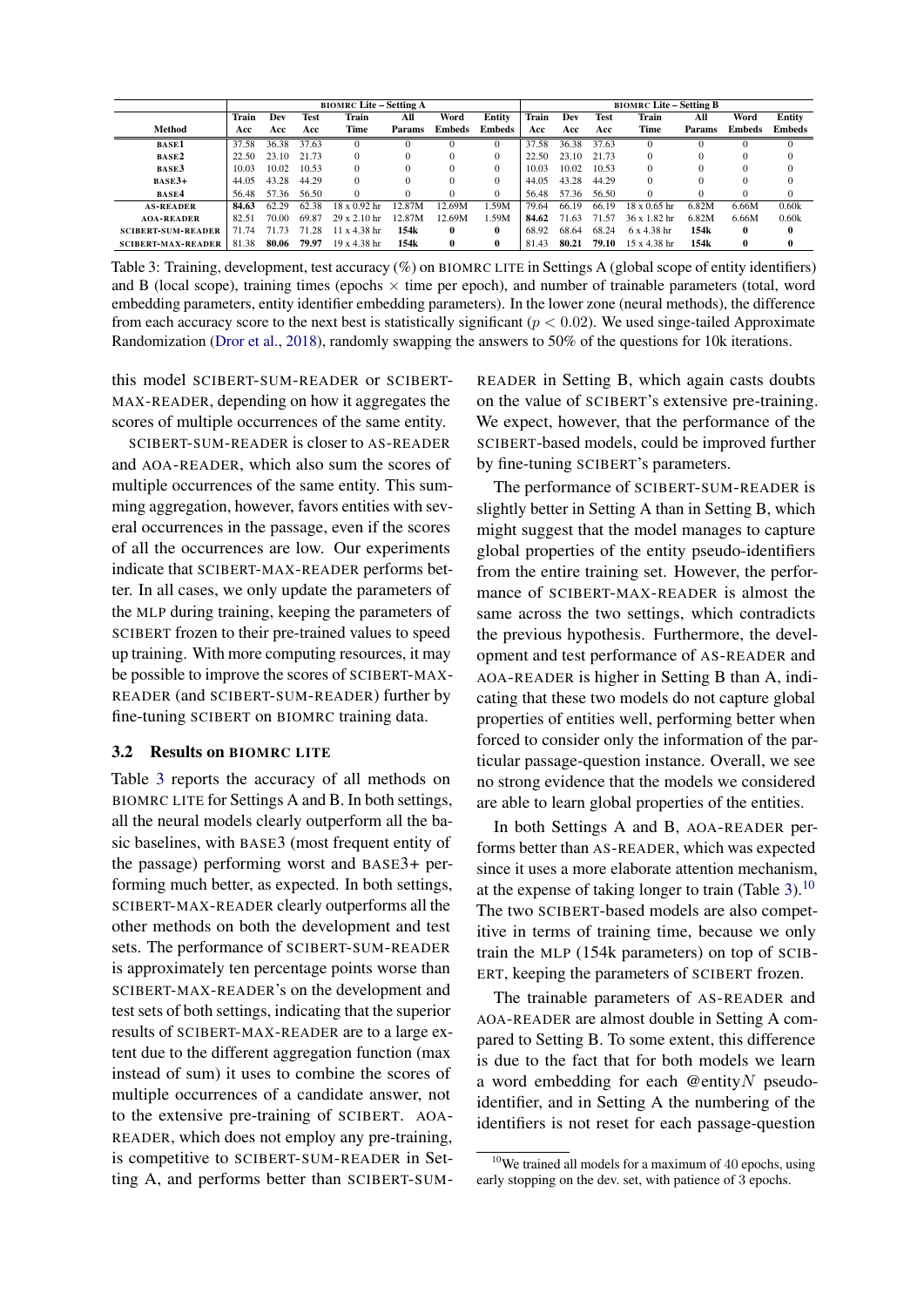<span id="page-5-2"></span>

Figure 3: More detailed statistics and results on the development subset of BIOMRC LITE. Number of passagequestion instances with 2, 3, ..., 20 candidate answers (top left). Accuracy (%) of the basic baselines (top right). Accuracy (%) of the neural models in Settings A (bottom left) and B (bottom right).

instance, leading to many more pseudo-identifiers (31.77k pseudo-identifiers in the vocabulary of Setting A vs. only 20 in Setting B); this accounts for a difference of 1.59M parameters.<sup>[11](#page-5-0)</sup> The rest of the difference in total parameters (from Setting A to B) is due to the fact that we tuned the hyperparameters of each model separately for each setting (A, B), on the corresponding development set. Hyper-parameter tuning was performed separately for each model in each setting, but led to the same numbers of trainable parameters for AS-READER and AOA-READER, because the trainable parameters are dominated by the parameters of the word embeddings. Note that the hyper-parameters of the two SCIBERT-based models (of their MLPs) were very minimally tuned, hence these models may perform even better with more extensive tuning.

AOA-READER was also better than AS-READER in the experiments of [Pappas et al.](#page-9-0) [\(2018\)](#page-9-0) on a LITE version of their BIOREAD dataset, but the development and test accuracy of AOA-READER in Setting A of BIOREAD was reported to be only 52.41% and 51.19%, respectively (cf. Table [3\)](#page-4-0); in Setting B, it was 50.44% and 49.94%, respectively. The much higher scores of AOA-READER (and AS-READER) on BIOMRC LITE are an indication that the new dataset is less noisy, or that the task is at

<span id="page-5-0"></span> $11$ Hyper-parameter tuning led to 50- and 30-dimensional word embeddings in Settings A, B, respectively. AS-READER and AOA-READER learn word embeddings from the training set, without using pre-trained embeddings.

least more feasible for machines. The results of [Pappas et al.](#page-9-0) [\(2018\)](#page-9-0) were slightly higher in Setting A than in Setting B, suggesting that AOA-READER was able to benefit from the global scope of entity identifiers, unlike our findings in BIOMRC.<sup>[12](#page-5-1)</sup>

Figure [3](#page-5-2) shows how many passage-question instances of the development subset of BIOMRC LITE have  $2, 3, \ldots, 20$  candidate answers (top left), and the corresponding accuracy of the basic baselines (top right), and the neural models (bottom). BASE3+ is the best basic baseline for 2 and 3 candidates, and for 2 candidates it is competitive to the neural models. Overall, however, BASE4 is clearly the best basic baseline, but it is outperformed by all neural models in almost all cases, as in Table [3.](#page-4-0) SCIBERT-MAX-READER is again the best system in both settings, almost always outperforming the other systems. AS-READER is the worst neural model in almost all cases. AOA-READER is competitive to SCIBERT-SUM-READER in Setting A, and slightly better overall than SCIBERT-SUM-READER in Setting B, as can be seen in Table [3.](#page-4-0)

### 3.3 Results on BIOMRC TINY

[Pappas et al.](#page-9-0) [\(2018\)](#page-9-0) asked humans (non-experts) to answer 30 questions from BIOREAD in Setting A, and 30 other questions in Setting B. We mirrored their experiment by providing 30 questions (from

<span id="page-5-1"></span><sup>&</sup>lt;sup>12</sup>For AS-READER, [Pappas et al.](#page-9-0) [\(2018\)](#page-9-0) report results only for Setting B: 37.90% development and 42.01% test accuracy on BIOREAD LITE. They did not consider BERT-based models.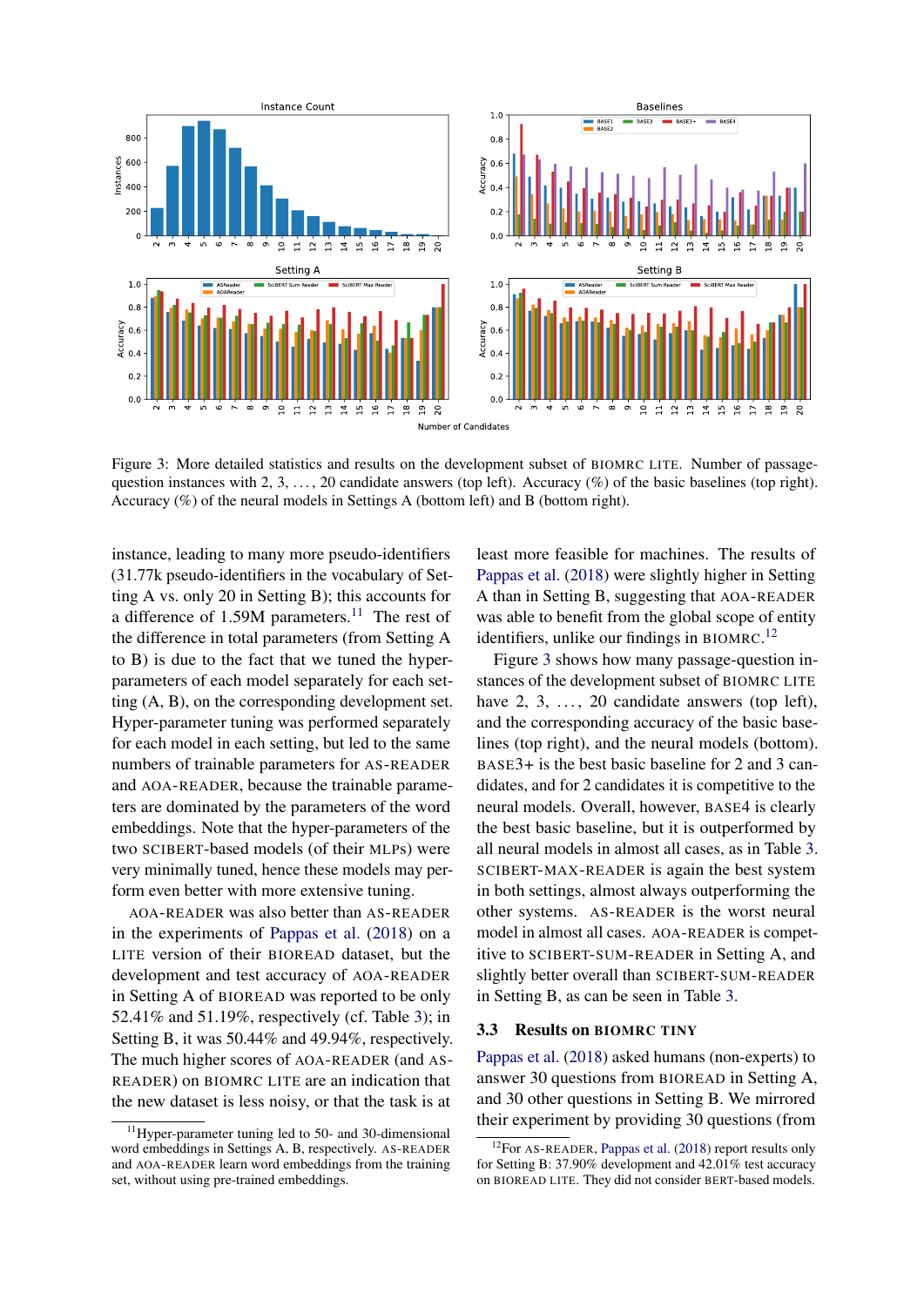<span id="page-6-0"></span>

| Passage                     | The study enrolled 53 @entity1 (29 males, 24 females) with @entity1576 aged 15-88 years. Most<br>of them were 59 years of age and younger. In $1/3$ of the @entity1 the diseases started with symptoms<br>of @entity1729, in 2/3 of them–with pulmonary affection. @entity55 was diagnosed in 50 @entity1<br>$(94.3\%)$ , acute @entity3617 -in 3 @entity1. ECG changes were registered in about half of the<br>examinees who had no cardiac complaints. 25 of them had alterations in the end part of the<br>ventricular ECG complex; rhythm and conduction disturbances occurred rarely. Mycoplasmosis<br>$\circledcirc$ entity 1 suffering from $\circledcirc$ entity 741 ( $\circledcirc$ entity 741) had stable ECG changes while in those free<br>of @entity741 the changes were short. @entity296 foci were absent. @entity299 comparison in<br>$\circledcirc$ entity 1 with $\circledcirc$ entity 1576 and in other $\circledcirc$ entity 1729 has found that cardiovascular system suffers<br>less in acute mycoplasmosis. These data are useful in differential diagnosis of $\omega$ entity 296. |
|-----------------------------|-------------------------------------------------------------------------------------------------------------------------------------------------------------------------------------------------------------------------------------------------------------------------------------------------------------------------------------------------------------------------------------------------------------------------------------------------------------------------------------------------------------------------------------------------------------------------------------------------------------------------------------------------------------------------------------------------------------------------------------------------------------------------------------------------------------------------------------------------------------------------------------------------------------------------------------------------------------------------------------------------------------------------------------------------------------------------------------------------------------|
| Candidates                  | $\textcircled{e}$ entity 1: ['patients']; <b>@entity1576</b> : ['respiratory mycoplasmosis']; @entity1729: ['acute<br>respiratory infections', 'acute respiratory viral infection']; @entity55: ['Pneumonia']; @entity3617<br>: ['bronchitis']; @entity741: ['IHD', 'ischemic heart disease']; @entity296: ['myocardial<br>infections', 'Myocardial necrosis']; $@$ entity 299 : ['Cardiac damage'].                                                                                                                                                                                                                                                                                                                                                                                                                                                                                                                                                                                                                                                                                                        |
| <b>Ouestion</b>             | Cardio-vascular system condition in XXXX.                                                                                                                                                                                                                                                                                                                                                                                                                                                                                                                                                                                                                                                                                                                                                                                                                                                                                                                                                                                                                                                                   |
| <b>Expert Human Answers</b> | annotator1: @entity1576; annotator2: @entity1576.                                                                                                                                                                                                                                                                                                                                                                                                                                                                                                                                                                                                                                                                                                                                                                                                                                                                                                                                                                                                                                                           |
| Non-expert Human Answers    | annotator1: @entity296, annotator2: @entity296; annotator3: @entity1576.                                                                                                                                                                                                                                                                                                                                                                                                                                                                                                                                                                                                                                                                                                                                                                                                                                                                                                                                                                                                                                    |
| Systems' Answers            | AS-READER: @entity1729; AOA-READER: @entity296; SCIBERT-SUM-READER: @entity1576.                                                                                                                                                                                                                                                                                                                                                                                                                                                                                                                                                                                                                                                                                                                                                                                                                                                                                                                                                                                                                            |

Figure 4: Example from BIOMRC TINY. In Setting A, humans see both the pseudo-identifiers (@entityN) and the original names of the biomedical entities (shown in square brackets). Systems see only the pseudo-identifiers, but the pseudo-identifiers have global scope over all instances, which allows the systems, at least in principle, to learn entity properties from the entire training set. In Setting B, humans no longer see the original names of the entities, and systems see only the pseudo-identifiers with local scope (numbering reset per passage-question instance).

BIOMRC LITE) to three non-experts (graduate CS students) in Setting A, and 30 other questions in Setting B. We also showed the same questions of each setting to two biomedical experts. As in the experiment of [Pappas et al.](#page-9-0) [\(2018\)](#page-9-0), in Setting A both the experts and non-experts were also provided with the original names of the biomedical entities (entity names before replacing them with  $\omega$ entity N pseudo-identifiers) to allow them to use prior knowledge; see the top three zones of Fig. [4](#page-6-0) for an example. By contrast, in Setting B the original names of the entities were hidden.

Table [4](#page-7-0) reports the human and system accuracy scores on BIOMRC TINY. Both experts and nonexperts perform better in Setting A, where they can use prior knowledge about the biomedical entities. The gap between experts and non-experts is three points larger in Setting B than in Setting A, presumably because experts can better deduce properties of the entities from the local context. Turning to the system scores, SCIBERT-MAX-READER is again the best system, but again much of its performance is due to the max-aggregation of the scores of multiple occurrences of entities. With sum-aggregation, SCIBERT-SUM-READER obtains exactly the same scores as AOA-READER, which again performs better than AS-READER. (AOA-READER and SCIBERT-SUM-READER make different mistakes, but their scores just happen to be identical because of the small size of TINY.) Unlike our results on BIOMRC LITE, we now see all systems performing better in Setting A compared to Setting B, which suggests

they do benefit from the global scope of entity identifiers. Also, SCIBERT-MAX-READER performs better than both experts and non-experts in Setting A, and better than non-experts in Setting B. However, BIOMRC TINY contains only 30 instances in each setting, and hence the results of Table [4](#page-7-0) are less reliable than those from BIOMRC LITE (Table [3\)](#page-4-0).

In the corresponding experiments of [Pappas et al.](#page-9-0) [\(2018\)](#page-9-0), which were conducted in Setting B only, the average accuracy of the (non-expert) humans was 68.01%, but the humans were also allowed not to answer (when clueless), and unanswered questions were excluded from accuracy. On average, they did not answer 21.11% of the questions, hence their accuracy drops to 46.90% if unanswered questions are counted as errors. In our experiment, the humans were also allowed not to answer (when clueless), but we counted unanswered questions as errors, which we believe better reflects human performance. Non-experts answered all questions in Setting A, and did not answer 13.33% (4/30) of the questions on average in Setting B. The decrease in the questions non-experts did not answer (from 21.11% to 13.33%) in Setting B (the only one considered in BIOREAD) again suggests that the new dataset is less noisy, or at least that the task is more feasible for humans, even when the names of the entities are hidden. Experts did not answer 2.5% (0.75/30) and 1.67% (0.5/30) of the questions on average in Settings A and B, respectively.

Inter-annotator agreement was also higher for experts than non-experts in our experiment, in both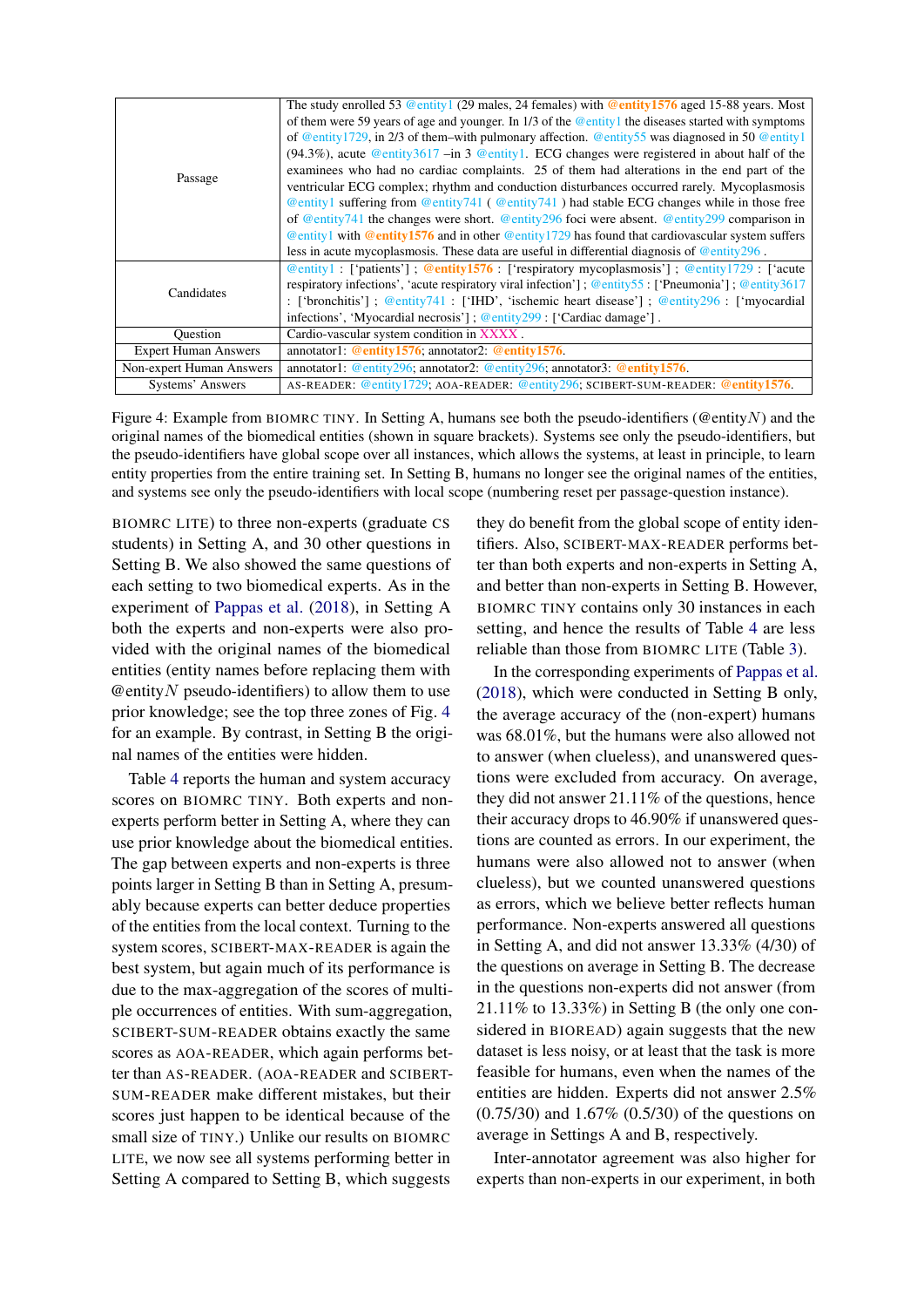<span id="page-7-0"></span>

| Method                    | <b>Setting A</b> | <b>Setting B</b> |
|---------------------------|------------------|------------------|
| <b>Experts (Avg)</b>      | 85.00            | 61.67            |
| <b>Non-Experts (Avg)</b>  | 81.67            | 55.56            |
| <b>AS-READER</b>          | 66.67            | 46.67            |
| <b>AOA-READER</b>         | 70.00            | 56.67            |
| <b>SCIBERT-SUM-READER</b> | 70.00            | 56.67            |
| <b>SCIBERT-MAX-READER</b> | 90.00            | 60.00            |

Table 4: Accuracy (%) on BIOMRC TINY. Best human and system scores shown in bold.

Settings A and B (Table [5\)](#page-7-1). In Setting B, the agreement of non-experts was particularly low (47.22%), possibly because without entity names they had to rely more on the text of the passage and question, which they had trouble understanding. By contrast, the agreement of experts was slightly higher in Setting B than Setting A, possibly because without prior knowledge about the entities, which may differ across experts, they had to rely to a larger extent on the particular text of the passage and question.

### 4 Related work

Several biomedical MRC datasets exist, but have orders of magnitude fewer questions than BIOMRC [\(Ben Abacha and Demner-Fushman,](#page-8-11) [2019\)](#page-8-11) or are not suitable for a cloze-style MRC task [\(Pampari](#page-9-8) [et al.,](#page-9-8) [2018;](#page-9-8) [Ben Abacha et al.,](#page-8-12) [2019;](#page-8-12) [Zhang et al.,](#page-9-9) [2018\)](#page-9-9). The closest dataset to ours is CLICR [\(Suster](#page-9-10) [and Daelemans,](#page-9-10) [2018\)](#page-9-10), a biomedical MRC dataset with cloze-type questions created using full-text articles from BMJ case reports.[13](#page-7-2) CLICR contains 100k passage-question instances, the same number as BIOMRC LITE, but much fewer than the 812.7k instances of BIOMRC LARGE. Suster et al. used CLAMP [\(Soysal et al.,](#page-9-11) [2017\)](#page-9-11) to detect biomedical entities and link them to concepts of the UMLS Metathesaurus [\(Lindberg et al.,](#page-9-12) [1993\)](#page-9-12). Cloze-style questions were created from the 'learning points' (summaries of important information) of the reports, by replacing biomedical entities with placeholders. Suster et al. experimented with the Stanford Reader [\(Chen et al.,](#page-8-13) [2017\)](#page-8-13) and the Gated-Attention Reader [\(Dhingra et al.,](#page-8-14) [2017\)](#page-8-14), which perform worse than AOA-READER [\(Cui et al.,](#page-8-5) [2017\)](#page-8-5).

The QA dataset of BIOASQ [\(Tsatsaronis et al.,](#page-9-5) [2015\)](#page-9-5) contains questions written by biomedical experts. The gold answers comprise multiple relevant documents per question, relevant snippets from the documents, exact answers in the form of entities, as well as reference summaries, written by the ex-

<span id="page-7-1"></span>

| <b>Annotators (Setting)</b> | Kappa |
|-----------------------------|-------|
| Experts $(A)$               | 70.23 |
| <b>Non Experts (A)</b>      | 65.61 |
| <b>Experts</b> (B)          | 72.30 |
| <b>Non Experts (B)</b>      | 47.22 |

Table 5: Human agreement (Cohen's Kappa, %) on BIOMRC TINY. Avg. pairwise scores for non-experts.

perts. Creating data of this kind, however, requires significant expertise and time. In the eight years of BIOASQ, only 3,243 questions and gold answers have been created. It would be particularly interesting to explore if larger automatically generated datasets like BIOMRC and CLICR could be used to pre-train models, which could then be fine-tuned for human-generated QA or MRC datasets.

Outside the biomedical domain, several clozestyle open-domain MRC datasets have been created automatically [\(Hill et al.,](#page-8-1) [2016;](#page-8-1) [Hermann et al.,](#page-8-0) [2015;](#page-8-0) [Dunn et al.,](#page-8-15) [2017;](#page-8-15) [Bajgar et al.,](#page-8-2) [2016\)](#page-8-2), but have been criticized of containing questions that can be answered by simple heuristics like our basic baselines [\(Chen et al.,](#page-8-7) [2016\)](#page-8-7). There are also several large open-domain MRC datasets annotated by humans [\(Kwiatkowski et al.,](#page-8-16) [2019;](#page-8-16) [Rajpurkar](#page-9-2) [et al.,](#page-9-2) [2016,](#page-9-2) [2018;](#page-9-3) [Trischler et al.,](#page-9-13) [2017;](#page-9-13) [Nguyen](#page-9-4) [et al.,](#page-9-4) [2016;](#page-9-4) [Lai et al.,](#page-9-14) [2017\)](#page-9-14). To our knowledge the biggest human annotated corpus is Google's Natural Questions dataset [\(Kwiatkowski et al.,](#page-8-16) [2019\)](#page-8-16), with approximately 300k human annotated examples. Datasets of this kind require extensive annotation effort, which for open-domain datasets is usually crowd-sourced. Crowd-sourcing, however, is much more difficult for biomedical datasets, because of the required expertise of the annotators.

## 5 Conclusions and Future Work

We introduced BIOMRC, a large-scale cloze-style biomedical MRC dataset. Care was taken to reduce noise, compared to the previous BIOREAD dataset of [Pappas et al.](#page-9-0) [\(2018\)](#page-9-0). Experiments showed that BIOMRC's questions cannot be answered well by simple heuristics, and that two neural MRC models that had been tested on BIOREAD perform much better on BIOMRC, indicating that the new dataset is indeed less noisy or at least that its task is more feasible. Human performance was also higher on a sample of BIOMRC compared to BIOREAD, and biomedical experts performed even better. We also developed a new BERT-based model, the best version of which outperformed all other meth-

<span id="page-7-2"></span><sup>13</sup><https://casereports.bmj.com/>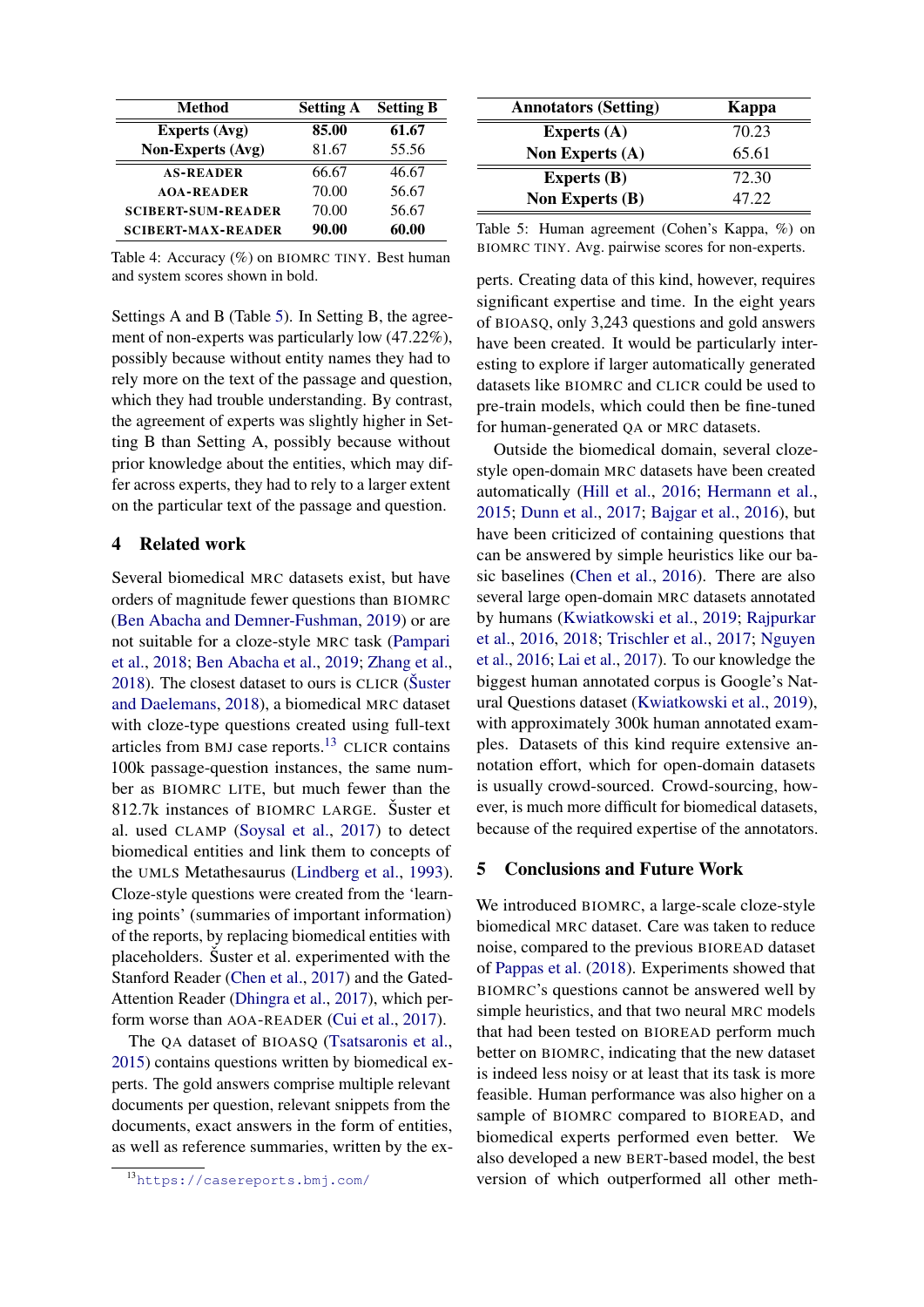ods tested, reaching or surpassing the accuracy of biomedical experts in some experiments. We make BIOMRC available in three different sizes, also releasing our code, and providing a leaderboard.

We plan to tune more extensively the BERTbased model to further improve its efficiency, and to investigate if some of its techniques (mostly its max-aggregation, but also using sub-tokens) can also benefit the other neural models we considered. We also plan to experiment with other MRC models that recently performed particularly well on opendomain MRC datasets [\(Zhang et al.,](#page-9-15) [2020\)](#page-9-15). Finally, we aim to explore if pre-training neural models on BIOREAD is beneficial in human-generated biomedical datasets [\(Tsatsaronis et al.,](#page-9-5) [2015\)](#page-9-5).

### Acknowledgments

We are most grateful to I. Almirantis, S. Kotitsas, V. Kougia, A. Nentidis, S. Xenouleas, who participated in the human evaluation with BIOMRC TINY.

### References

- <span id="page-8-3"></span>Alan R Aronson and Franois-Michel Lang. 2010. An overview of MetaMap: historical perspective and recent advances. *Journal of the American Medical Informatics Association*, 17(3):229–236.
- <span id="page-8-2"></span>Ondrej Bajgar, Rudolf Kadlec, and Jan Kleindienst. 2016. Embracing data abundance: BookTest Dataset for Reading Comprehension. *CoRR*.
- <span id="page-8-8"></span>Iz Beltagy, Kyle Lo, and Arman Cohan. 2019. SciB-ERT: Pretrained Language Model for Scientific Text. In *EMNLP*.
- <span id="page-8-11"></span>Asma Ben Abacha and Dina Demner-Fushman. 2019. A question-entailment approach to question answering. *BMC Bioinformatics*, 20:511.
- <span id="page-8-12"></span>Asma Ben Abacha, Chaitanya Shivade, and Dina Demner-Fushman. 2019. Overview of the MEDIQA 2019 Shared Task on Textual Inference, Question Entailment and Question Answering. In *Proceedings of the 18th BioNLP Workshop and Shared Task*, pages 370–379, Florence, Italy.
- <span id="page-8-9"></span>Steven Bird, Loper Edward, and Ewan Klein. 2009. *Natural Language Processing with Python*. OReilly Media Inc.
- <span id="page-8-7"></span>Danqi Chen, Jason Bolton, and Christopher D. Manning. 2016. A Thorough Examination of the CNN/Daily Mail Reading Comprehension Task. In *Proceedings of the 54th Annual Meeting of the Association for Computational Linguistics (Volume 1: Long Papers)*, pages 2358–2367, Berlin, Germany.
- <span id="page-8-13"></span>Dangi Chen, Adam Fisch, Jason Weston, and Antoine Bordes. 2017. Reading Wikipedia to Answer Open-Domain Questions. In *Proceedings of the 55th Annual Meeting of the Association for Computational Linguistics (Volume 1: Long Papers)*, pages 1870– 1879, Vancouver, Canada.
- <span id="page-8-5"></span>Yiming Cui, Zhipeng Chen, Si Wei, Shijin Wang, Ting Liu, and Guoping Hu. 2017. Attention-over-Attention Neural Networks for Reading Comprehension. In *Proceedings of the 55th Annual Meeting of the Association for Computational Linguistics (Volume 1: Long Papers)*, pages 593–602, Vancouver, Canada.
- <span id="page-8-6"></span>Jacob Devlin, Ming-Wei Chang, Kenton Lee, and Kristina Toutanova. 2019. BERT: Pre-training of Deep Bidirectional Transformers for Language Understanding. In *NAACL-HLT*.
- <span id="page-8-14"></span>Bhuwan Dhingra, Hanxiao Liu, Zhilin Yang, William Cohen, and Ruslan Salakhutdinov. 2017. Gated-Attention Readers for Text Comprehension. In *Proceedings of the 55th Annual Meeting of the Association for Computational Linguistics (Volume 1: Long Papers)*, pages 1832–1846, Vancouver, Canada.
- <span id="page-8-10"></span>Rotem Dror, Gili Baumer, Segev Shlomov, and Roi Reichart. 2018. The Hitchhiker's Guide to Testing Statistical Significance in Natural Language Processing. In *Proceedings of the 56th Annual Meeting of the Association for Computational Linguistics (Volume 1: Long Papers)*, pages 1383–1392, Melbourne, Australia.
- <span id="page-8-15"></span>Matthew Dunn, Levent Sagun, Mike Higgins, V. Ugur Güney, Volkan Cirik, and Kyunghyun Cho. 2017. SearchQA: A New Q&A Dataset Augmented with Context from a Search Engine. *CoRR*.
- <span id="page-8-0"></span>Karl Moritz Hermann, Tomáš Kočiský, Edward Grefenstette, Lasse Espeholt, Will Kay, Mustafa Suleyman, and Phil Blunsom. 2015. Teaching Machines to Read and Comprehend. In *Proceedings of the 28th International Conference on Neural Information Processing Systems - Volume 1*, page 16931701, Cambridge, MA, USA.
- <span id="page-8-1"></span>Felix Hill, Antoine Bordes, Sumit Chopra, and Jason Weston. 2016. The Goldilocks Principle: Reading Children's Books with Explicit Memory Representations. *CoRR*.
- <span id="page-8-4"></span>Rudolf Kadlec, Martin Schmid, Ondrej Bajgar, and Jan Kleindienst. 2016. Text Understanding with the Attention Sum Reader Network. In *Proceedings of the 54th Annual Meeting of the Association for Computational Linguistics (Volume 1: Long Papers)*, pages 908–918, Berlin, Germany.
- <span id="page-8-16"></span>Tom Kwiatkowski, Jennimaria Palomaki, Olivia Redfield, Michael Collins, Ankur Parikh, Chris Alberti, Danielle Epstein, Illia Polosukhin, Jacob Devlin, Kenton Lee, Kristina Toutanova, Llion Jones, Matthew Kelcey, Ming-Wei Chang, Andrew M. Dai,